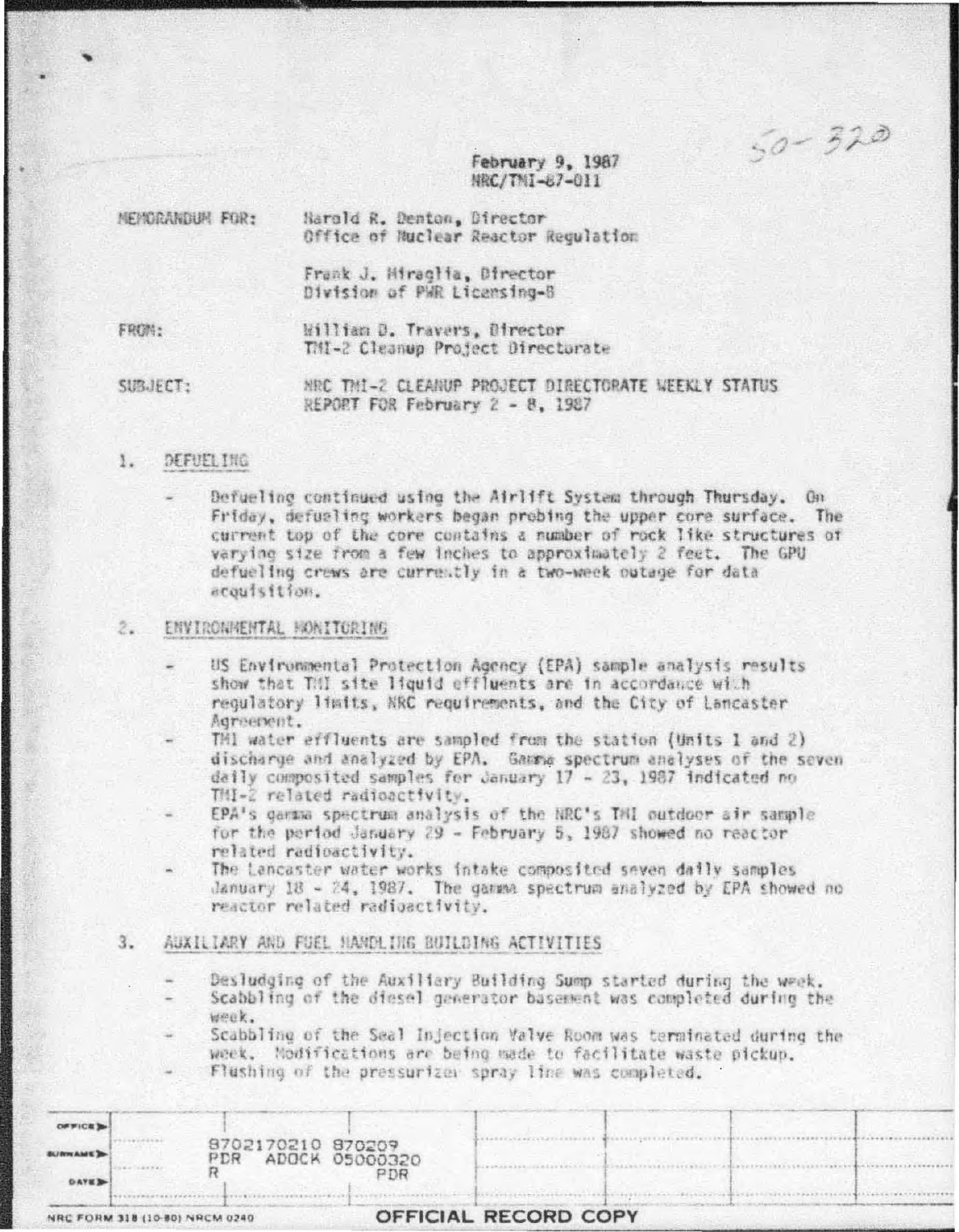Harold R. Denton Frank J. Miraglia

### NRC EVALUATIONS IN PROCRESS  $4.$

- Technical Specification Change Request numbers 49 and 51 and the associated Recovery Operations Plan Change Requests 31 and 33.
- Technical Specification Change Request 52.
- Technical Specification Change Request 55.
- Solid Waste Facility Technical Evaluation Report.
- Heavy Load Safety Evaluation Report, Revision 3.
- Processed Water Disposition Proposal.
- Sefety Evaluation Report for Use of Plasma Arc Cutting Torch.
- Temporary Reactor Vessel Filtration System Safety Evaluation Report, Revision 3.
- Pressurizer Defueling Safety Evaluation Report.
- Safety Evaluation Report for Defueling of the Core Support Assembly.

#### 5. TEETIM

The next meeting of the Advisory Panel for the Decontamination of Three Mile Island Unit 2 will be held on February 26, 1987, at the Lancaster Council Chambers, Public Safety Building, 201 North Duke Street, Lancaster, PA. The NRC and GPU Huclear staffs will respond to the Panel's questions on the licensee's proposed disposition of the accident-generated water and on the NRC staff's Draft Environmental Impact Statement on the disposal of accident-generated water. There will be an opportunity for public comment.

The meeting is presently scheduled to begin at 3:30 PH and will continue into the evening.

Persons dosiring to speak before the Panel are requested to contact Mr. Thomas Smithgall at 717-291-1042, or write to him at 2123 Narietta Avenue, Lancaster, PA 17603, so that they may be placed on the meeting agenda.

# ORIGINAL SIGNED BY: William D. Irovers

William D. Travers Director. Til-2 Gleanup Project Directorate

|                | NRC FORM 318 (10 80) NRCM 0240 |  | OFFICIAL RECORD COPY |  |  |  |  |  |  |  |
|----------------|--------------------------------|--|----------------------|--|--|--|--|--|--|--|
| DATE           |                                |  |                      |  |  |  |  |  |  |  |
| <b>SURNAME</b> |                                |  |                      |  |  |  |  |  |  |  |
| OFFICE         |                                |  |                      |  |  |  |  |  |  |  |